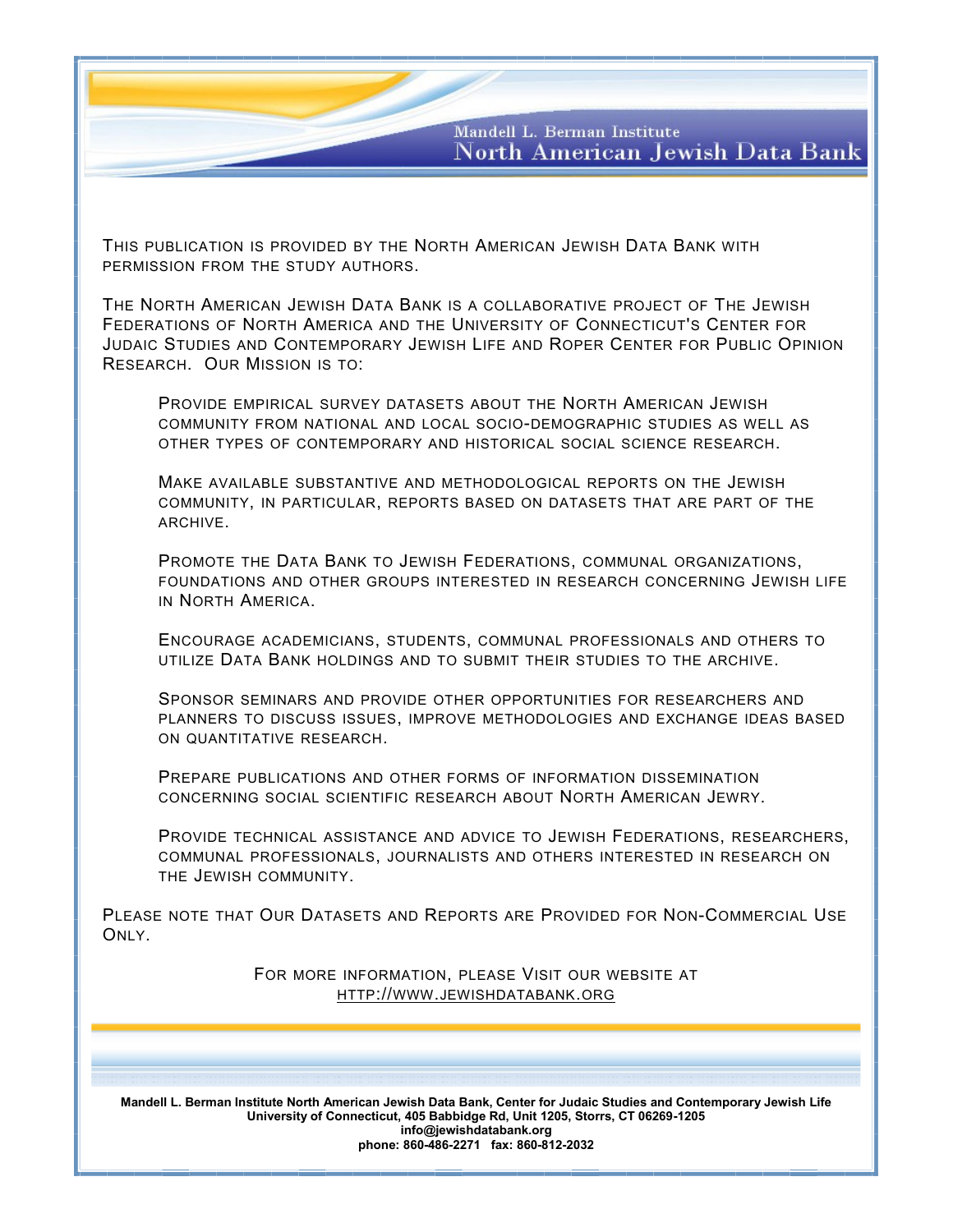### **THE GRADUATE SCHOOL AND UNIVERSITY CENTER OF THE CITY UNIVERISTY OF NEW YORK**



### **Party Political Preferences of U.S. Hispanics: The Varying Impact of Religion, Social Class and Demographic Factors**

by

### **Professor Barry A. Kosmin and Dr. Ariela Keysar**

**Berman Institute, Room GB1520, CUNY Graduate Center 33 West 42nd Street, New York, NY 10036** 

**October, 1992** 

**Revised version of a paper presented at the Annual Conference of the American Association for Public Opinion Research, St. Petersburg FL, May 1992**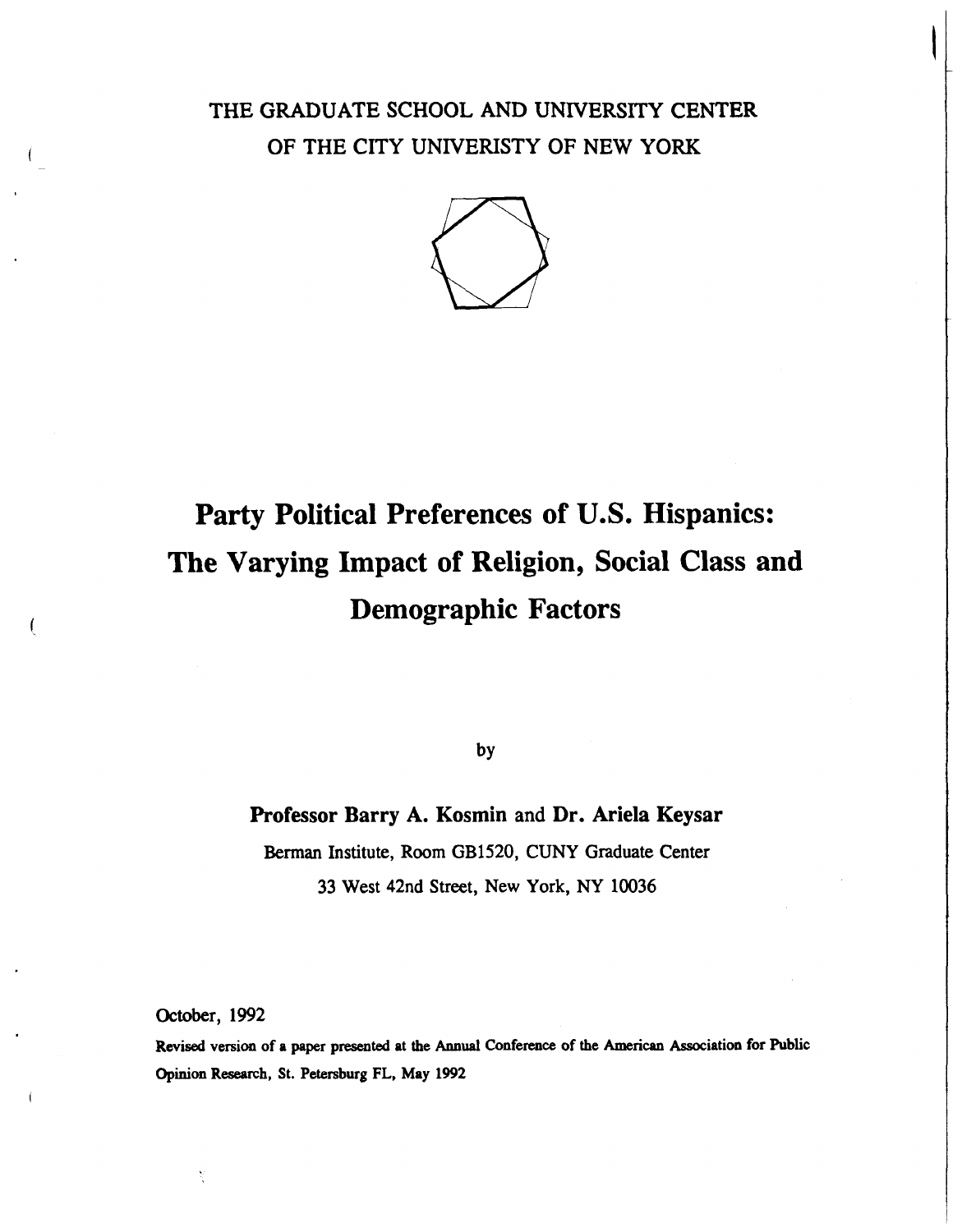### **Introduction**

The Hispanic population of the U.S. is growing in political importance due to size and its concentration in a few politically important states (Bean and Tienda, 1987). The 1990 Census revealed that Hispanics number over 22 million persons, or 9 percent of the U.S. population. This population group grew by 53 percent in the decade 1980-1990. The interpretation of the 1965 Voting Rights Act, under which congressional and state reapportionment creates Hispanic majority districts wherever possible, increases the voting impact of this population growth. Obviously Hispanic party preferences are and will be important to both the Democratic and Republican parties.

The Hispanic population of the U.S. is pluralistic (Choldin, 1986). Diversity among Hispanics emanates from different points of origin and historical experiences (Nelson and Tienda, 1985). There are citizens and aliens, legal and illegal residents, very recent immigrants as well as people in the southwest, who can trace back their family histories for generations within what is now the United States. Eighty-five percent of the U.S. Hispanic population originates in Mexico, Puerto Rico and Cuba. The Mexican-Americans are a numerical majority and dominate California and Texas. New York is divided between Puerto Ricans and other sub-groups, while Florida contains the most diverse Hispanic population with a large Cuban-American plurality (Fitzpatrick, 1971; Wilson and Portes, 1980). However, considerable economic and socio-demographic variation as well as differences of race and language use exist, even within the various origin groups (Stolzenberg, 1990; Borjas and Tienda, 1985).

The first goal of this paper is to examine the party political preferences of selfidentified Hispanics. Secondly, we aim to provide a socioeconomic and demographic profile of this population according to political party preferences. Thirdly, we explain the social basis for support of the Democratic and Republican Parties. Lastly, we attempt to predict the impact of changing trends in individual characteristics on the future political party preferences of **U.S.** Hispanics. Thus, the crucial research questions are to investigate whether the Hispanics can be considered a coherent

 $\overline{2}$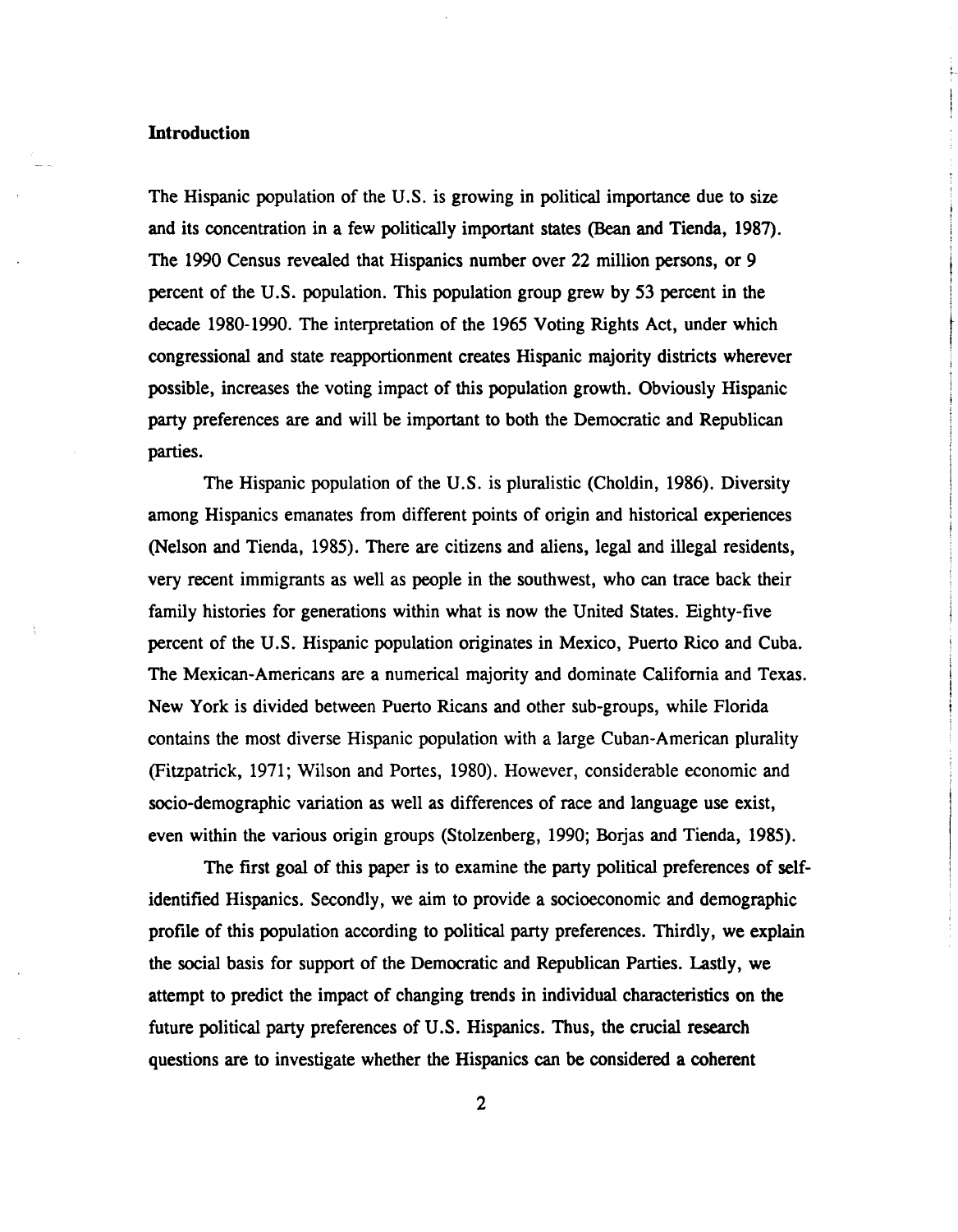political minority group, and further to examine to what extent they resemble or follow either the white or African-American political party preference patterns.

### **Data and Methodology**

Our data source is the 1990 CUNY National Survey of Religious Identification (NSRI) (Kosmin et al, 1991), based upon the ICR Survey Research Group of Media, Pennsylvania's twice-weekly national omnibus survey, EXCEL. This involved sampling over 113,000 households using the GENESYS random digit dialing **(RDD)**  system. One thousand households were contacted in each of 113 successive rounds over the period of April 1989 to April 1990. An adult respondent was chosen in each household using the last-birthday method of selection. The procedure allowed for equal probability of household selection from every state (except Alaska and Hawaii). It should be noted that the data were collected only for the civilian non-institutional population in telephone households. NSRI is based upon self-reporting on the question "What is your religion?" which had a refusal rate of only 2.3 percent. One of the unique features of NSRI was that it revealed for the first time the religious profile of Hispanics. NSRI allows us to disaggregate the one-third of U.S. Hispanics who are Protestant and of no or other religion from the Catholic majority in order to see how religious identification affects political outlook.

This paper utilizes 4,868 interviews where the respondent identified him/herself as Hispanic. The respondents were interviewed by telephone in English and asked "Are you of Hispanic origin or background?" They were then asked "Are you white Hispanic or black Hispanic?" The key NSRI question for this paper was the common party political preference question: "Generally speaking, do you usually think of yourself as: a Republican; a Democrat; an Independent?" The refusal rate to this particular question on party political preference among Hispanics was 1.5 percent.

Although the language barrier is problematic, we believe that it is not crucial for this topic, since according to the 1990 census 63 percent of the Hispanic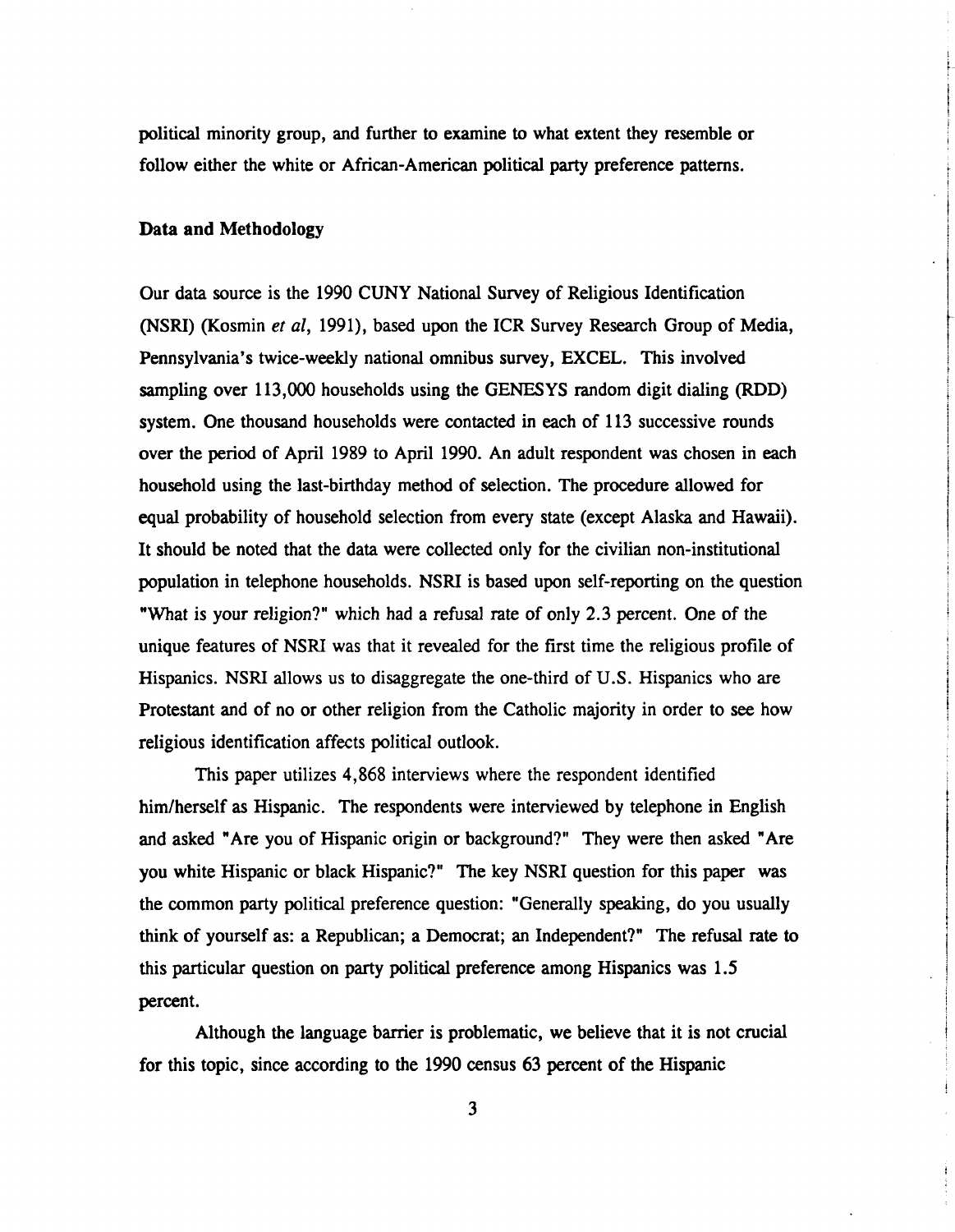population speaks English "very well." Even those who speak only limited English probably could answer the NSRI key questions. Moreover, English speakers are more likely to be citizens and politically active.

Our analysis of the data begins with a descriptive economic and sociodemographic profile of party political preference of U.S. Hispanics. For this analysis we use the post-stratified and weighted results for the following NSRI variables: region, state, religion, household income, educational attainment, race, gender, and age.

This first stage bi-variate analysis is followed by an analysis of variance utilizing a multi-classification procedure for the Democratic party preference. For the multi-level analysis, using unweighted data and the above explanatory variables, we limit our sample to 1,647 respondents who provided preferences for the two major political parties and resided in the five largest states of Hispanic residence.

#### **Results**

### A) Demographic and Socioeconomic Patterns

The NSRI weighted results revealed that 65 percent of Hispanics identify with the two main political parties, 41 percent preferring the Democrats, and 24 percent the Republicans. The remainder of the respondents comprised 27 percent who selfreported as Independents, just under 2 percent who supported some other party, and 6 percent who were Don't Knows and Refusals.

The descriptive analysis begins with chart 1, which contains 4 pie charts of party political preference of U.S. Hispanics by Census region. The 1990 U.S. Census reveals the following distribution of the Hispanic population: 45% in the West, 30% in the South, 8% in the Midwest, and 17% in the Northeast. Chart 1 shows that Hispanics in the South are less likely to be Democrats, while those in the West and the Midwest are less likely to be Republicans and tend to be more independent. However, the geographic division according to these four Census regions is misleading since the South includes two states, that are quite dissimilar politically,

 $\overline{\mathbf{4}}$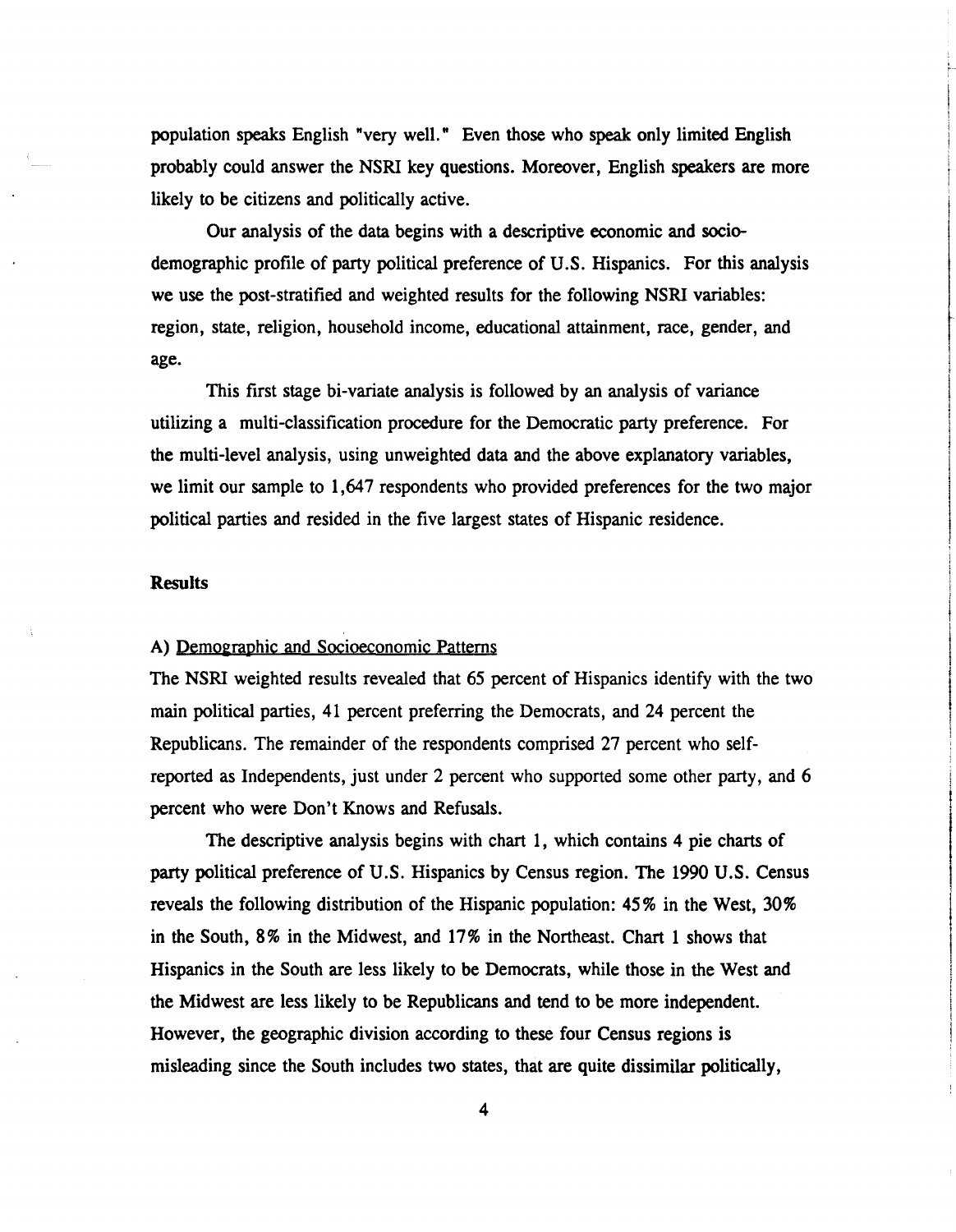**Texas** and Florida.

U.S. Hispanics are highly concentrated geographically minority. Half the nation's Hispanic population is located in two states: California and Texas, which have over 7 million and 4 million Hispanic residents respectively. However, the state with the highest proportion of Hispanic residents is New Mexico, with **38%.** For each of the top five states in terms of Hispanic population size, the **1990** U.S. Census indicates the following: **26%** of the population in California are Hispanics; **26%** in **Texas; 12** % in New York; **12%** in Florida and **8%** in Illinois.

Chart **2** provides pie charts for these five largest states. In fact, they show quite clearly the different patterns for Texas and Florida, which were subsumed in the aggregate regional figures for the South. We can now observe that the percentage of Democrats in Florida is half of that in Texas **(25** % and **50%** respectively). Moreover, only among Hispanics in Florida is there a solid plurality of Republican supporters, **46%,** compared to only **20%** in Texas. The preference patterns of Hispanics in New York are similar to those in California, while those of Hispanics in Illinois resemble those in Texas. Hispanics' preferences in Florida clearly follow a very distinct and different pattern from those of the other large states.

The NSRI distribution of U.S. Hispanics by religious identification shows that 66% are Roman Catholic and **23%** identify with other Christian religious groups, mainly Protestant denominations.' A variety of other religions attracts 4% of the Hispanics, while **6%** have no religion. The pattern of party political preferences by religious identification varies somewhat among these four religious identification groupings, **as** shown in Chart 3. Compared with the Catholic majority, the Protestants are 7% more likely to be Republican and **6%** less likely to be Democrats. The small Other Religion grouping resembles the Catholic distribution, but the No Religion group has many more political independents. If we focus on the gap between the two

The main Protestant denominations represented among **NSRI** Hispanics were the various Baptist groups with 7.4%; Pentecostals, Jehovah's Witnesses and Methodists each account for about 2% of the Hispanic weighted sample.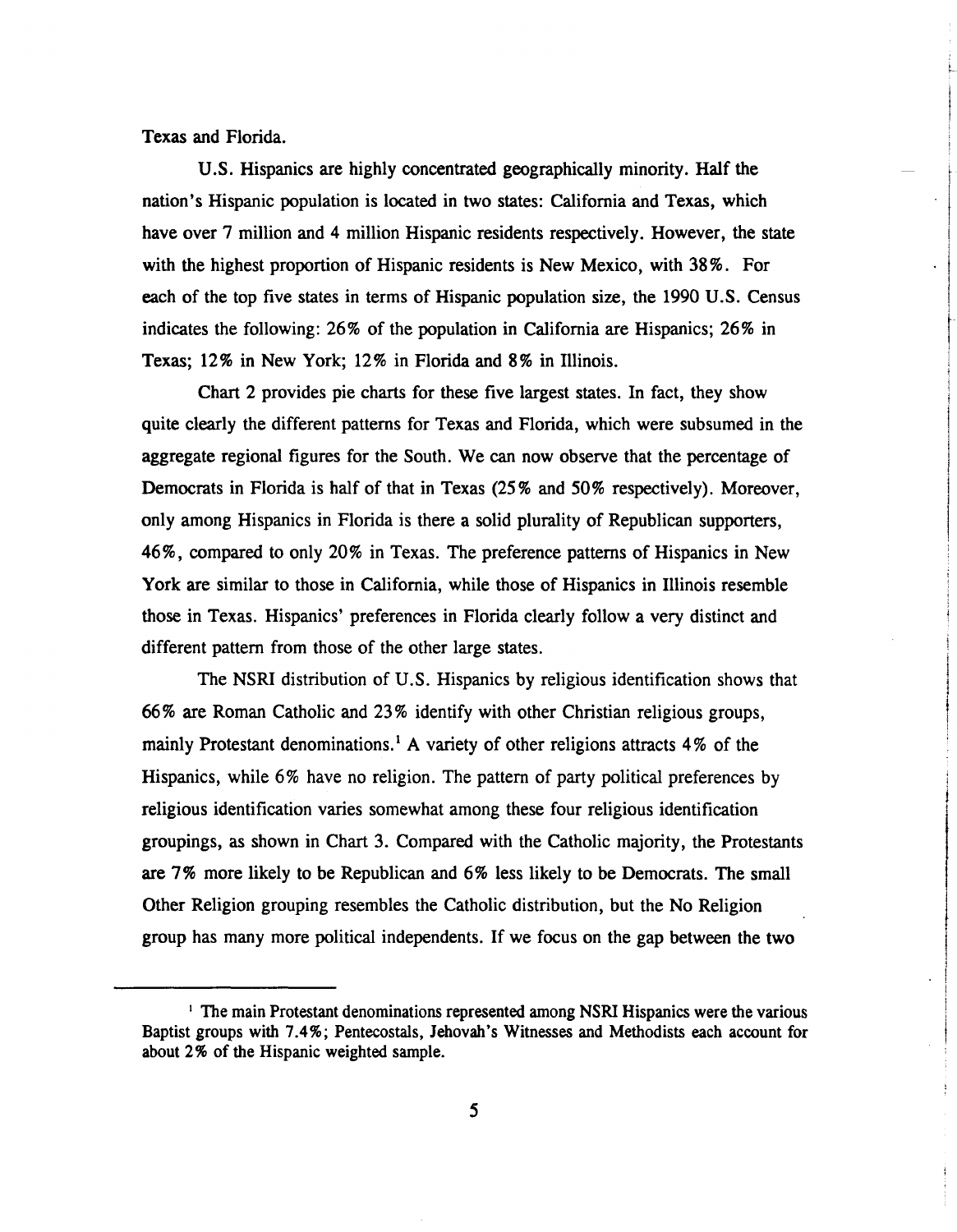main parties we find that it favors the Democrats by 22% among Roman Catholics, by 18 % among No Religion, by 10% among Other Religions, and only by 9% among Protestants. The religious composition of the support for the two major parties is given in Chart 4. The data within each party show quite clearly that Hispanic Democrats are 7% more likely to be Roman Catholics than are Republicans, while conversely Hispanic Republicans are 7% more likely to be Protestants and are 7% less likely to be Catholics.

We now turn to socioeconomic data and their influence on political patterns. Chart 5 shows the overall percentage distribution of party preferences for nine income categories. A clear pattern emerges whereby Democratic supporters are concentrated in the middle income groups with annual household incomes of \$25-40,000. In contrast, Republican support follows a linear pattern from under 20% among the lowest income households to nearly 40% among the highest income group. Republican support outscores Democrats only among those with annual household income of over \$75,000. Low-income household respondents tend to be politically independent.

Chart 6 looks at Hispanics' household income distribution within each political party. The Republican pattern is the more uniform, though with some overrepresentation of the \$30-40,000 income category. On the other hand, the distribution of Democratic party support according to income is more uneven, and particularly weak at the upper levels.

Party political preference by educational level is provided in Chart 7. Overall, the variations among the five educational categories are much smaller than those found for income. The less educated are less likely to identify with the two main parties. Republicans attract more support as educational attainment increases; however, this pattern changes after the college graduate level. Republican preference dips among the small minority of Hispanics (2%) with post-graduate degrees.

Opinion polls and election results demonstrate that race is a major predictor of party affiliation in the **U.S.** The majority of Hispanic respondents (79.9%) selfreported as white, while 13.5 % said they were black. We find that white Hispanics

6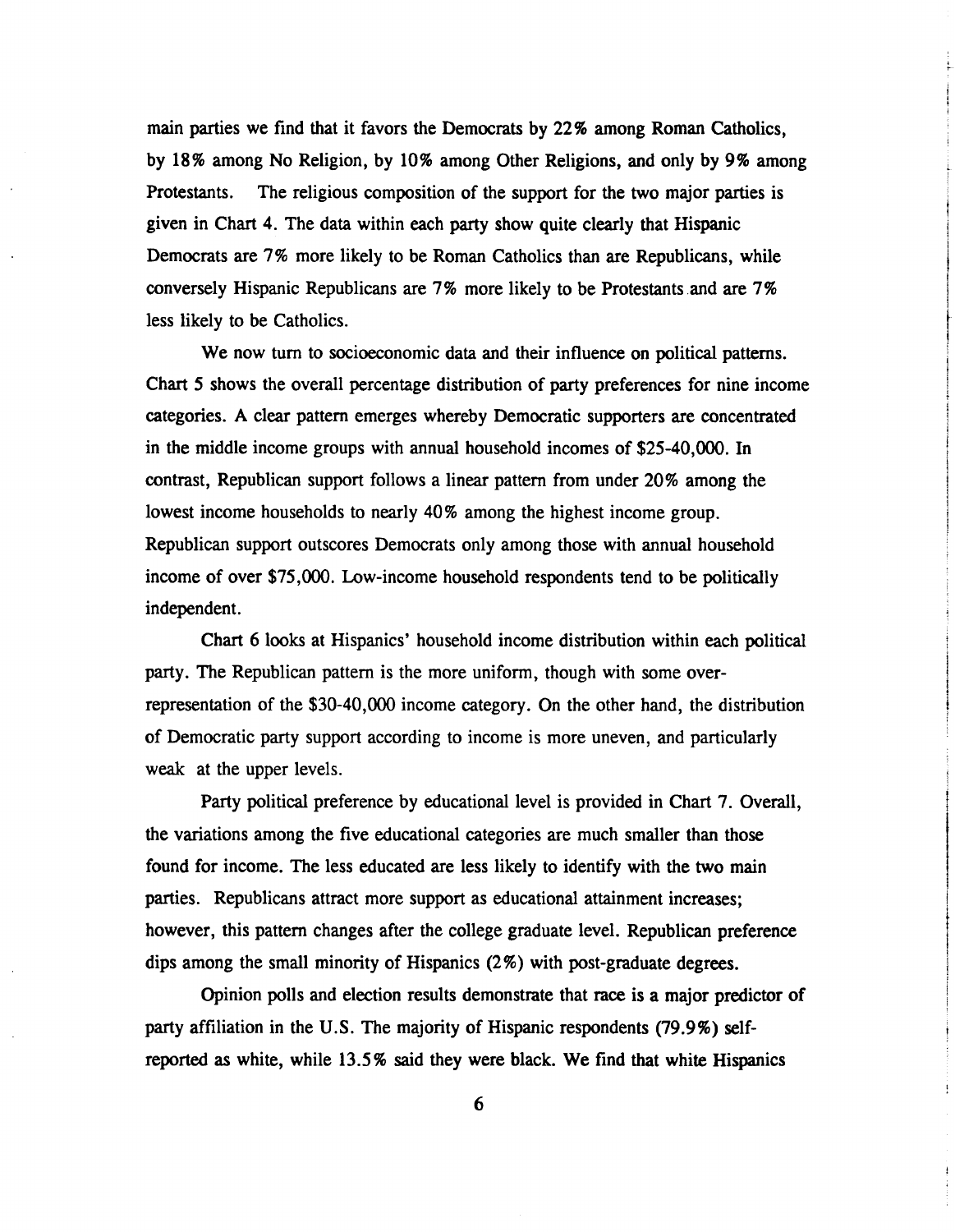are 10% more likely than black Hispanics to be Republicans, and conversely they are 7% less likely to be Democrats. As can be seen in Chart 8, the Democrat-Republican differential is 32% among blacks, but only 15% among whites.

In recent years there has been a tendency for females to prefer the Democratic party (Pomper, 1989). Chart 9 confirms that Hispanics in 1990 follow this general pattern. In particular, women are 7% more likely than men to support the Democratic party, and 3% less likely to support the Republicans. Again, we can calculate the Democrat-Republican gap, which is 13% among men and 23% among women.

One of the most important **NSRI** findings relates to the age structure of the Hispanic supporters. Chart 10 shows quite clearly a linear pattern across age groups. Party political preferences change significantly with age. Democratic support increases as the population ages, and simultaneously the gap between the two parties widens. The younger the age group, the greater the preference for the Republicans. The independent preference closely follows the Republican pattern.

We can now summarize our descriptive analysis. From the data we can create composite profiles of the Hispanic respondent who is most likely to state that helshe prefers the Republican or Democratic party or is an independent. The most typical average Democrat is likely to be an elderly, black female, Roman Catholic residing in Illinois, who has a household income of \$20-25,000 a year, and holds a post-graduate degree. In somewhat of a contrast, the most likely Republican Party supporter should be a white Protestant male in his early twenties, residing in Florida, who has a high income and a college degree. The ideal Hispanic independent is also a young male, but in contrast to the Republican, he is a high school dropout with low income level, who identifies with no religion and resides in the Midwest.

### B) The Multi-level Analysis

The analysis of variance of Democratic Party preference versus Republican preference for our sub-sample of 1,647 Hispanics in Table 1 indicates that all the explanatory variables except education are highly statistically significant. We tested the two-way interactions and none were found to be significant (not shown in the table). Since the

 $\overline{7}$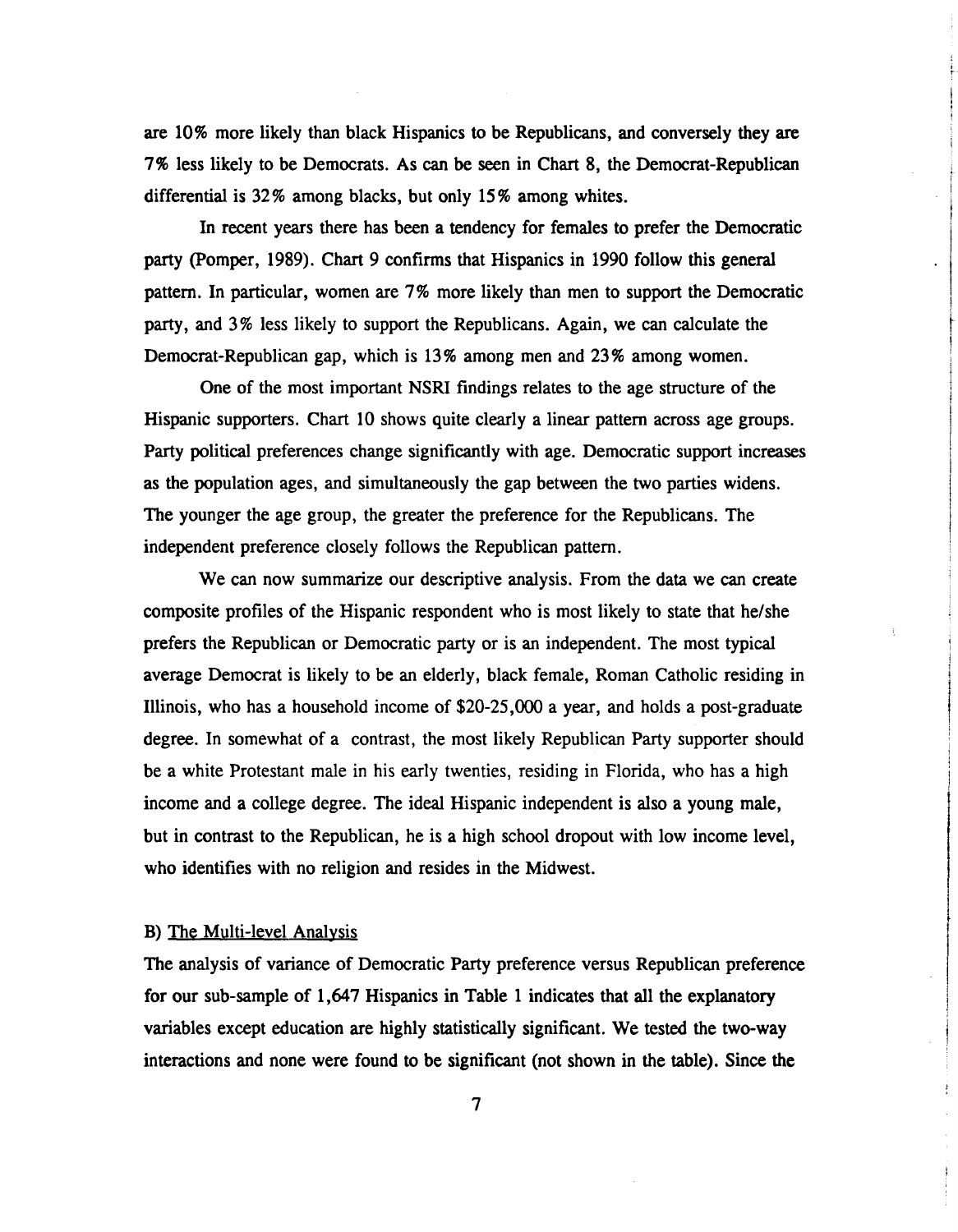two-way interaction component is negligible, it is valid to assume an additive model, and we can now utilize the results of the multiple classification analysis in Table **2.** 

The geographic variable of state of residence has the strongest effect on Democratic party preference among U.S. Hispanics, even after controlling for socioeconomic and demographic factors. The adjusted estimated effects in Table **2**  reveal that only **38** % of Hispanics in Florida prefer the Democratic Party, compared to 73% and 70% of those in Illinois and Texas respectively. Hispanics in California and New York are very similar to the grand **mean** of **63%** Democrats.

The second most important factor is the age cohort with differences of **26%**  between the young age group **(1 8-34)** and the oldest **(55** +). Over **80%** of Hispanics **55** years and over favor Democrats, again beyond the effect of other individual characteristics such as race, gender, income or religious identity.

The differences between whites and blacks are quite large, since **76%** of Black Hispanics are Democrats. Religion has as large an effect as race. The variation between Protestants and the No Religion group is **14%.** Gender, income and education all have roughly the same moderate impact on Democratic Party preference. The overall R square statistic is .11.

#### **Discussion**

Our study shows that in 1990 two-thirds of U.S. Hispanics identified with the two major parties and favored the Democrats in a ratio of just under **2:** 1. Hispanics seem to occupy a middle position between white and black Americans. Our NSRI data relating to non-Hispanic whites show that they slightly favor the Republicans, while our African-American respondents favor the Democrats over the Republicans by **6: 1.**  Interestingly, the pattern of Hispanic party preferences is most closely aligned with that of American Jews, for whom the NSRI data showed that **43%** are Democrats and 22% are Republicans (Kosmin, 1991).

We found that younger age cohorts among Hispanics favor the Democrats less and the Republicans slightly more. This trend does not occur among African-

8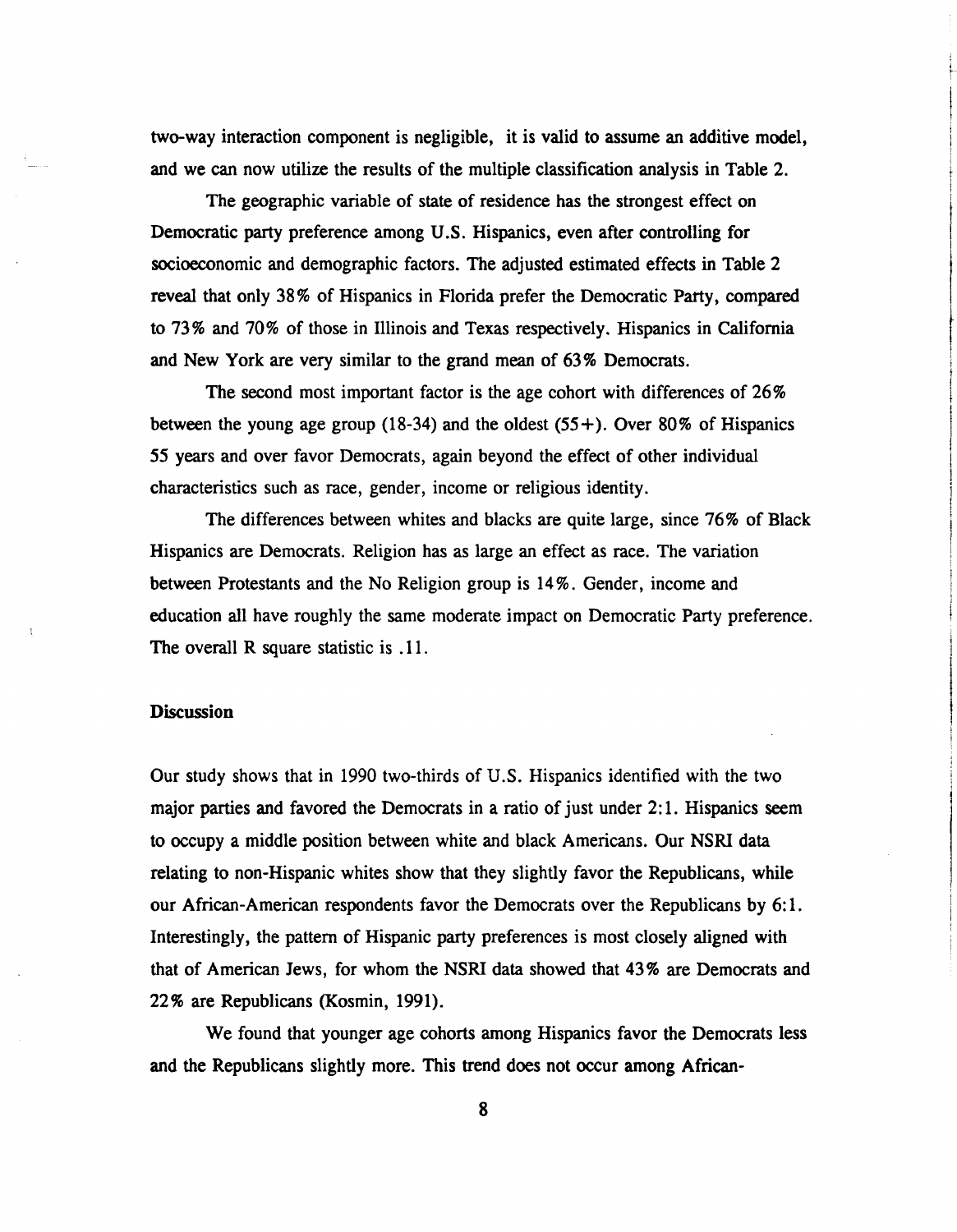Americans. The Hispanic pattern somewhat parallels our NSRI data for non-Hispanic whites, whereby the senior citizen cohort favored the Democrats over the Republicans by 996, but the age cohort under 25 preferred the Republicans by a margin of 17%.

Party political preferences of Hispanics are influenced by class factors, yet income is more important than educational level. It was found that Republican preferences increased rapidly with incomes of over \$40,000 a year. Again, this trend resembles that of mainstream American whites.

NSRI data show that Protestant denominational identification is linked to greater support for the Republican Party among white Americans in general. However, this is not the case for African-Americans, who are both overwhelmingly Protestant and Democratic (Kosmin, 1991). Further analysis of our data shows that there are in fact no significant class differences between Catholic and Protestant Hispanics. The income distribution patterns of the Catholics and Protestants are very similar **as** are the two profiles for the educational attainment variable. Thus, within the two main segments of Christian Hispanics we find homogeneity in terms of socioeconomic indicators. Nevertheless, our results in this paper show quite clearly that religious identification does have an influence on party preference among Hispanics, and that its impact is very similar to that for whites rather than for blacks.

Although Hispanics do follow the general religious pattern for whites in party political preferences, in terms of race they split internally in line with the general American pattern. Black Hispanics are much more likely to prefer the Democratic over the Republican Party than are white Hispanics, though the race gap is not **as**  wide as among non-Hispanics. In this regard they can be viewed as an intermediate group. Had NSRI been specifically designed for Hispanics we would have dealt with the race question quite differently. The dichotomous white/black choice is inappropriate for this group, many of whom are Mestizos of mixed American-Indian and European ancestry. The 1990 **U.S.** Census showed that among Hispanics a slight majority answered white to the race question, while 40% answered "Other", 3% answered black and 2% said Asian. Nevertheless, only 13% of the NSRI's Hispanic respondents refused to classify themselves either **as** white or black Hispanic.

9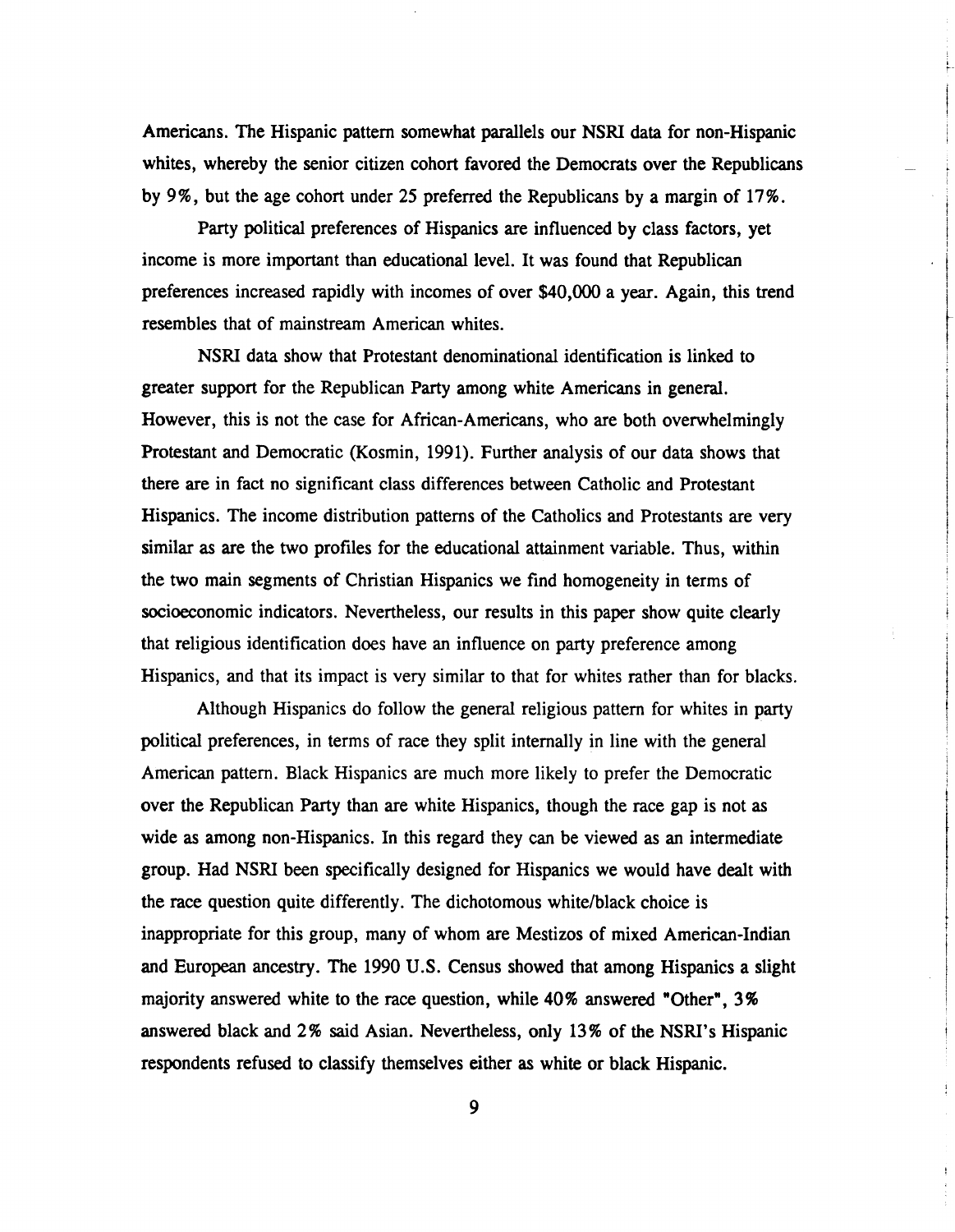Differences by state most strongly determine Hispanic political preferences. The Hispanic political culture in Florida is unique. Floridian Hispanics are much more favorably disposed to the Republican Party than elsewhere. This electoral fact has been evident for some time, and it has been linked to the Cuban immigrant, anticommunist influence. However, the trend must go beyond this group since according to the 1990 U.S. Census, Floridian Hispanics are a mixed population with only approximately 30 percent identified as Cubans. The fact that, in Florida, religious identification has no effect on Democratic Party support, confirms the emergence of a specific local political culture. Only 25 % of Catholics and 24% of Protestants prefer the Democratic Party in Florida. In contrast, the religious factor operates outside of Florida. Californian Protestants (34%) are much less likely to be Democrats than are Protestants in Texas (43%) and Illinois (45%), while in New York the pattern of political preference reverses. New York Protestants are more likely (53%) to support the Democrats than are New York Catholics (45%). Most of New York's Hispanic Protestants are Puerto Ricans. So our finding on the role of religion suggests that Puerto Ricans are similar politically to African-Americans, since for both communities Protestantism does not tend to be associated with increased Republican affiliation.

What **can** we predict for the future of Hispanic political party preferences? Firstly, the Hispanic population is not monolithic politically. It resembles white America more than black America in the ways class and local political cultures influence patterns of party support. The Florida phenomenon of Hispanic Republicanism seems well established and is likely to continue. Our political profiles suggest that, as time and social mobility affect the Hispanic population, support for the Republican Party should increase. Moreover, as the older generation dies out, college graduation rates increase, and Hispanic household income rises, we should expect that support for the Democratic Party will be reduced.

The evidence from NSRI suggests that Protestant denominations are gaining a significant following among Hispanics. This religious trend should also aid the Republican Party nationally, outside of New York State. Moreover, since Mexican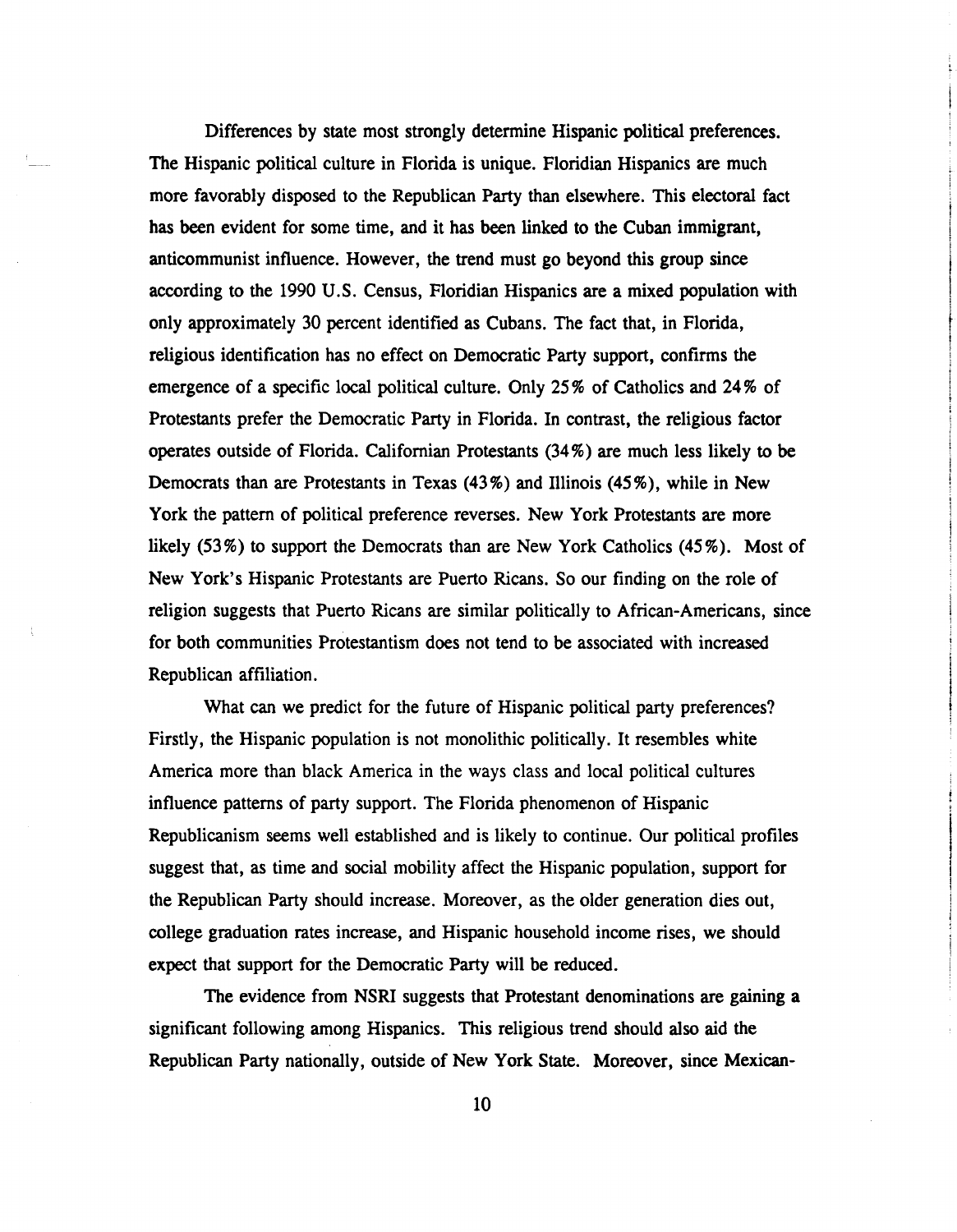Americans and Puerto Ricans seem to be the most loyal Democrats, it appears that increased diversity in the sources of Hispanic immigration, towards other parts of Central and South America and the Caribbean, would favor the Republican Party. Thus, our overall expectation is that Hispanic support for the two main parties will slowly become more balanced and that the pattern of Hispanic political preferences will increasingly reflect the mainstream majority of Americans. These trends will have an impact in Congress over time. The newly created Hispanic congressional districts, outside of Florida, will return Democrats initially, but we expect that the seats in the Northeast and California may become increasingly competitive between the parties. Though it appears that there is no national Hispanic vote, there is a tendency for a voting bloc to exist at the state and local level. Here we should be aware of influences, which we could not investigate, such as the importance of community leaders as power brokers for or within the political parties.

Future studies on the largely unresearched Hispanic vote ought to assess the role of country of origin on party political preferences among U.S. Hispanics; therefore a specific question on the matter should be added. Another suggestion for a future survey is an option to conduct the interview in Spanish. In any case an additional question is essential, namely whether the respondent is a registered voter; since we wish to concentrate on those Hispanics who are participants in the American political process.

11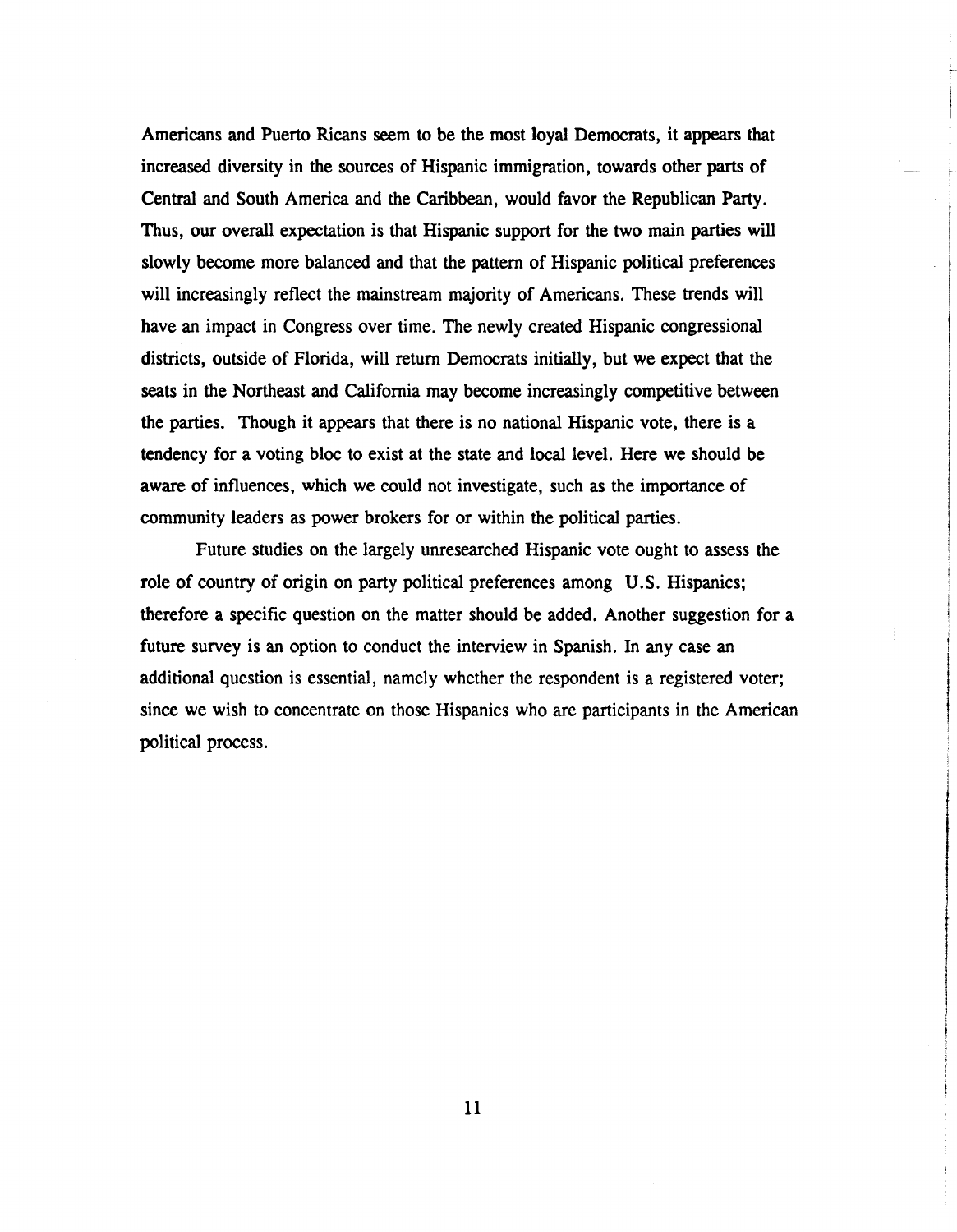#### **References**

- Bean, Frank D., and Marta Tienda. 1987. *The Hispanic Population of the United States.* New York: Russell Sage Foundation.
- Borjas, George and Marta Tienda. 1985. *Hispanics in the U.S. Economy*. Orlando: Academic Press.
- Choldin, Harvey. 1986. "Statistics and Politics: The 'Hispanic Issue' in the 1980 Census. " *Demography* 23:403-18.
- Fitzpatrick, Joseph P. 1971. *Puerto Rican Americans: The Meaning of Migration to the Mainland.* Englewood Cliffs, NJ: Prentice-Hall.
- Kosmin, Barry A. 1991. "The Parties' Standing, by Religious Denomination and Race." *The Public Perspective September/October Volume 2, No. 6.*
- Kosmin, Barry A., Nava Lerer, Ariela Keysar and Dale W. Kulp. 1991. "Challenges in Locating and Qualifying a Rare Population by RDD Telephone Sampling - The 1990 National Jewish Population Survey." AAPOR annual meeting, May.
- Nelson, Candace and Marta Tienda. 1985. "The Structuring of Hispanic Ethnicity: Historical and Contemporary Perspectives." *Ethnic and Racial Studies* 8:49- 74.
- Pomper, Gerald M. and Associates. 1989. The *Election of 1988.* Chatham, NJ: Chatham House.
- Stolzenberg, Ross M. 1990. "Ethnicity, Geography, and Occupational Achievement of Hispanic Men in the United States." *American Sociological Review* 55: 143 54.
- U.S. Bureau of the Census. 1992. *Census of Population and Housing 1990.* Summary Tape File 3 (Machine Readable Data File), Washington D.C.
- Wilson, Kenneth and Alejandro Portes. 1980. "Immigrant Enclaves: An Analysis of the Labor Market Experiences of Cuban in Miami." *American Jouml of Sociology* 86:295-3 19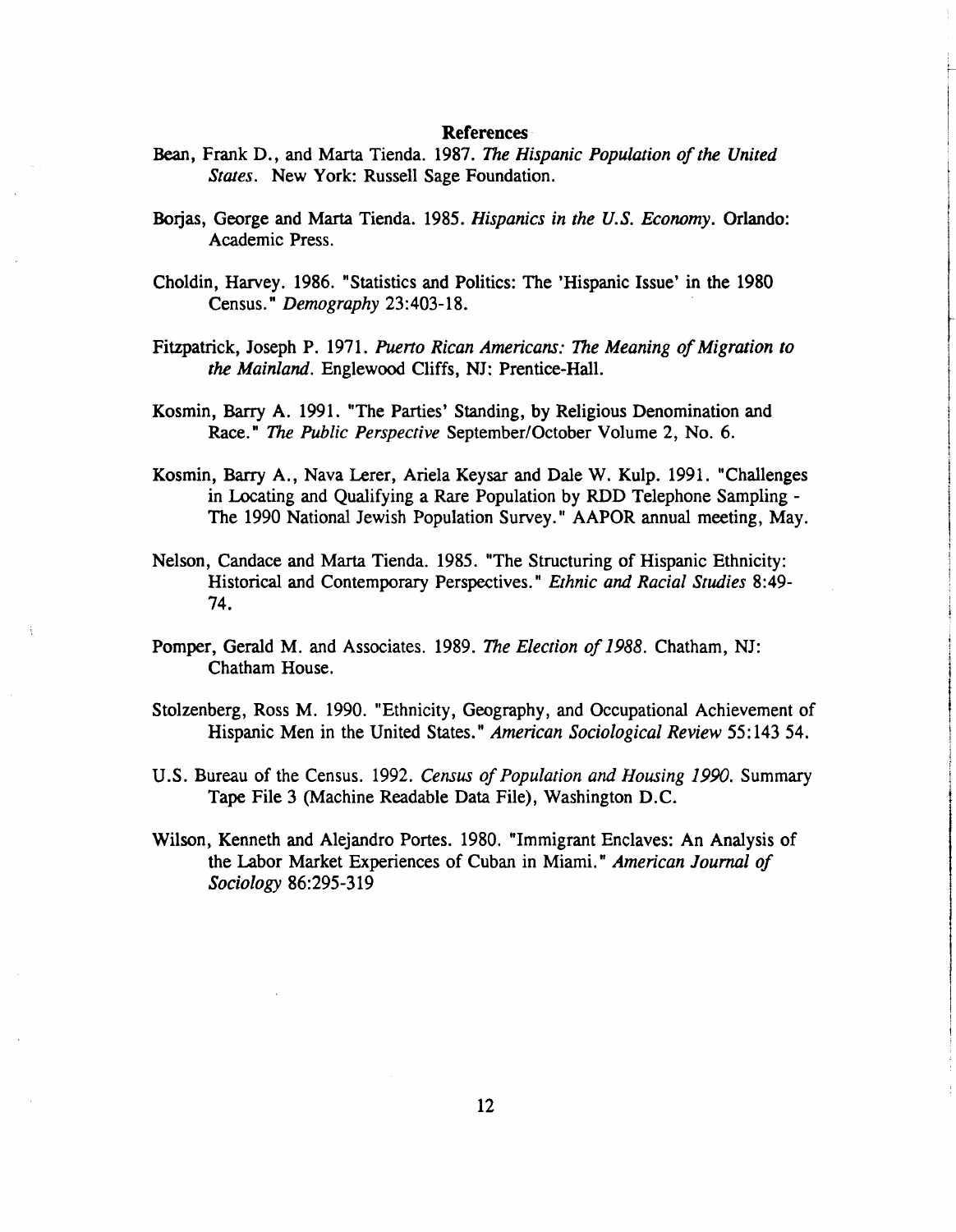| Variable     | Sum of<br><b>Squares</b> | d.f.           | Mean<br>Square | F      | ${\bf P}$ |
|--------------|--------------------------|----------------|----------------|--------|-----------|
| Race         | 2.209                    |                | 2.209          | 10.649 | .001      |
| Education    | 1.428                    | 3              | .476           | 2.295  | .076      |
| Religion     | 2.582                    | 3              | .861           | 4.150  | .006      |
| <b>State</b> | 14.307                   | 4              | 3.577          | 17.245 | .000      |
| Age          | 10.962                   | $\mathbf{2}$   | 5.481          | 26.426 | .000      |
| Gender       | 2.515                    |                | 2.515          | 12.124 | .001      |
| Income       | 2.890                    | $\overline{2}$ | 1.445          | 6.967  | .001      |
| Residual     | 316.078                  | 1524           | .207           |        |           |
| Total        | 381.961                  | 1646           | .232           |        |           |

**Table 1: ANALYSIS OF VARIANCE OF DEMOCRATIC PARTY PREFERENCE** 

 $R^2 = .11$   $R = .33$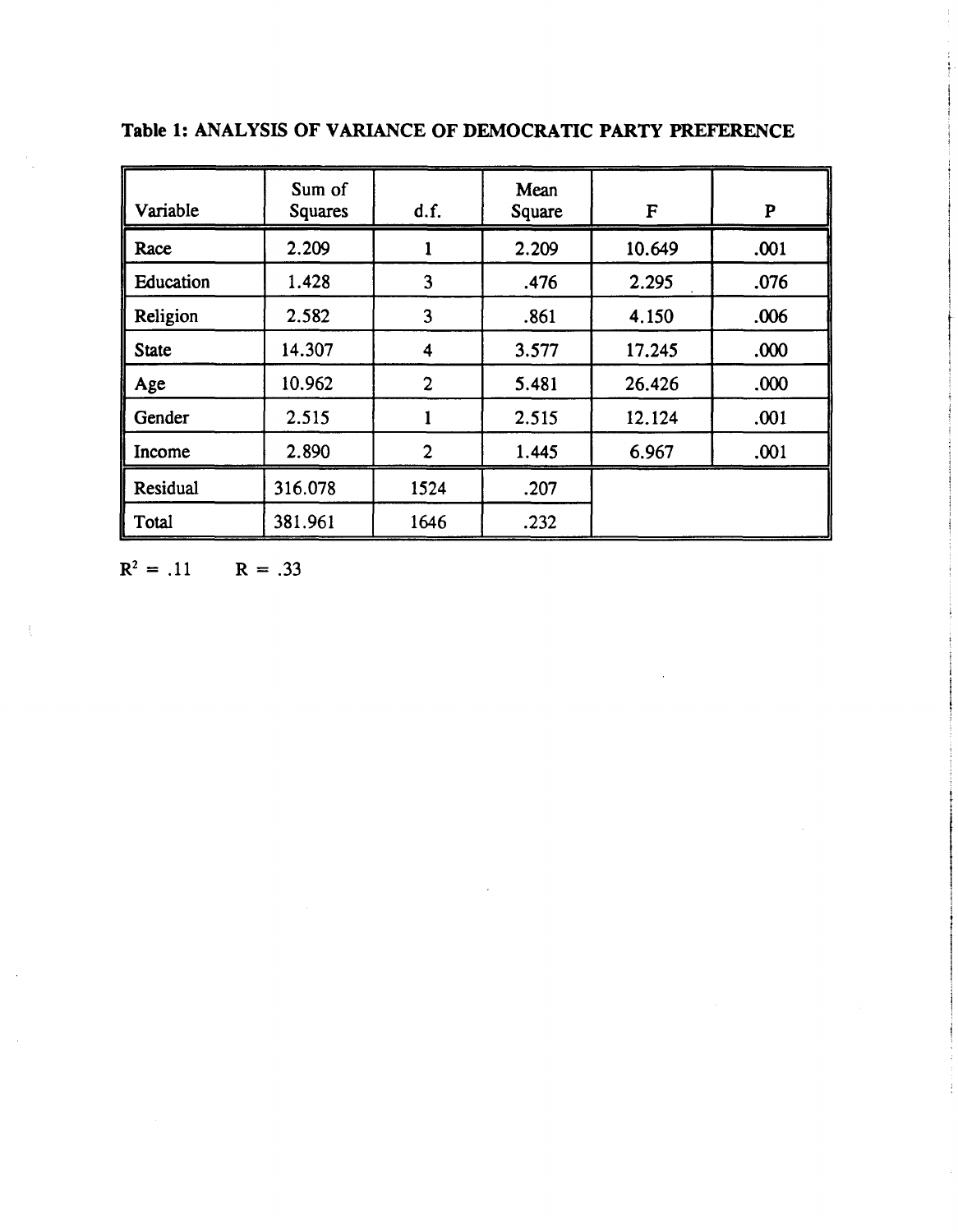### **Table 2: MULTIPLE CLASSIFICATION ANALYSIS OF THE DEMOCRATIC PARTY PREFERENCE**

| Grand Mean $= .63$                                                                      | $R^2 = .11$                    |             |                                    |
|-----------------------------------------------------------------------------------------|--------------------------------|-------------|------------------------------------|
| VARIABLE/CATEGORY                                                                       | N                              | <b>BETA</b> | <b>EFFECT</b>                      |
| 1. Race<br>White<br><b>Black</b>                                                        | 1523<br>124                    | .08         | $-.01$<br>.13                      |
| 2. Education<br>< High School<br><b>High School</b><br>Some College<br>College Graduate | 280<br>625<br>455<br>287       | .06         | $-.06$<br>.03<br>.01<br>$-.01$     |
| 3. Religion<br>Roman Catholic<br>Other Christian<br>No Religion<br>Other                | 1181<br>334<br>85<br>47        | .08         | .02<br>$-.08$<br>.06<br>.00        |
| 4. State<br>California<br>Florida<br><b>Illinois</b><br>New York<br>Texas               | 646<br>194<br>91<br>306<br>410 | .20         | .01<br>$-.25$<br>.10<br>.02<br>.07 |
| $5. \ \text{Age}$<br>18 to 34<br>35 to 54<br>$55 +$                                     | 953<br>529<br>165              | .17         | $-.07$<br>.06<br>.19               |
| 6. Sex<br>Male<br>Female                                                                | 798<br>849                     | .08         | $-.04$<br>.04                      |
| 7. Income<br>Under \$20K<br>Under \$40K<br>$$40K+$                                      | 587<br>675<br>385              | .09         | .02<br>.03<br>$-.08$               |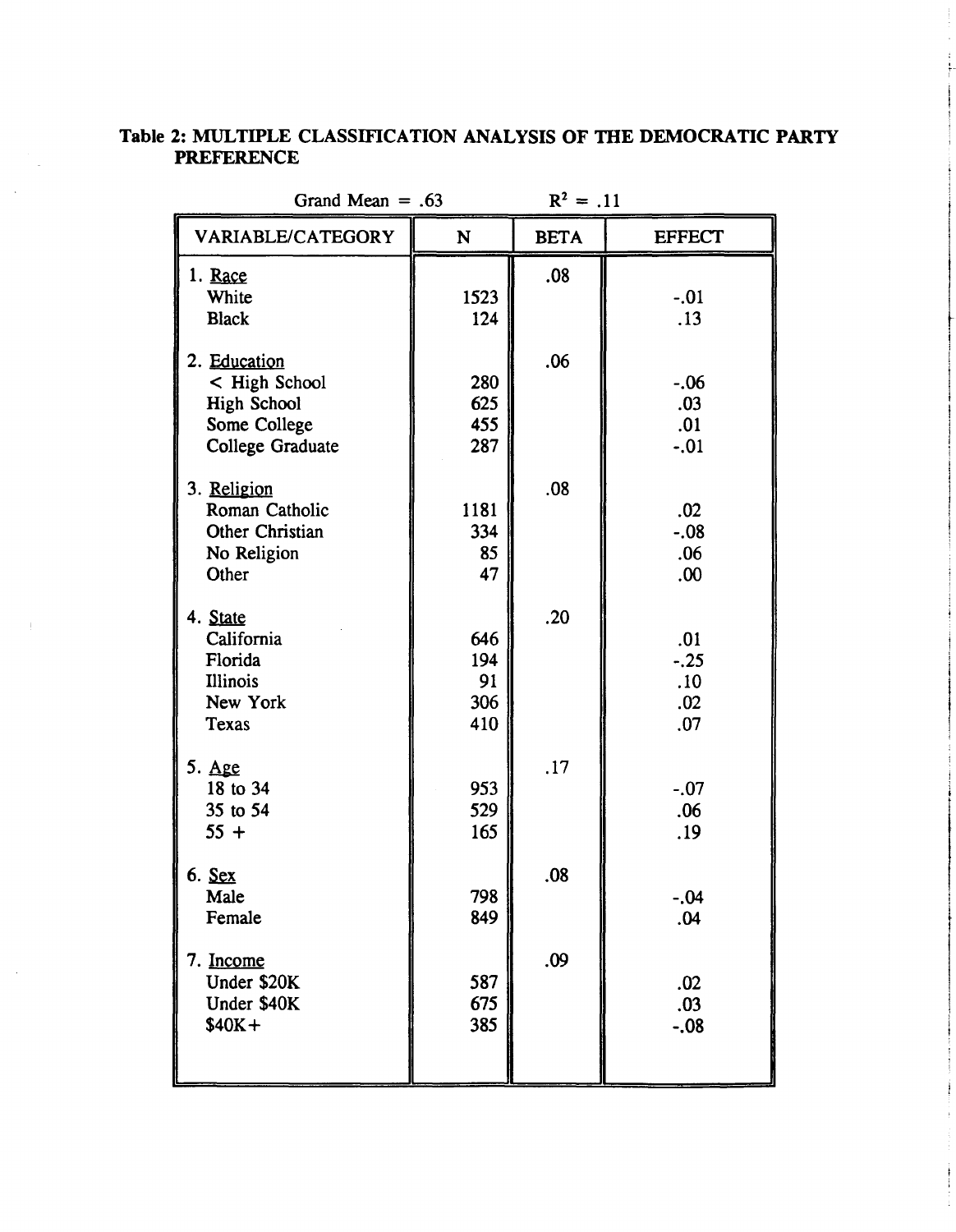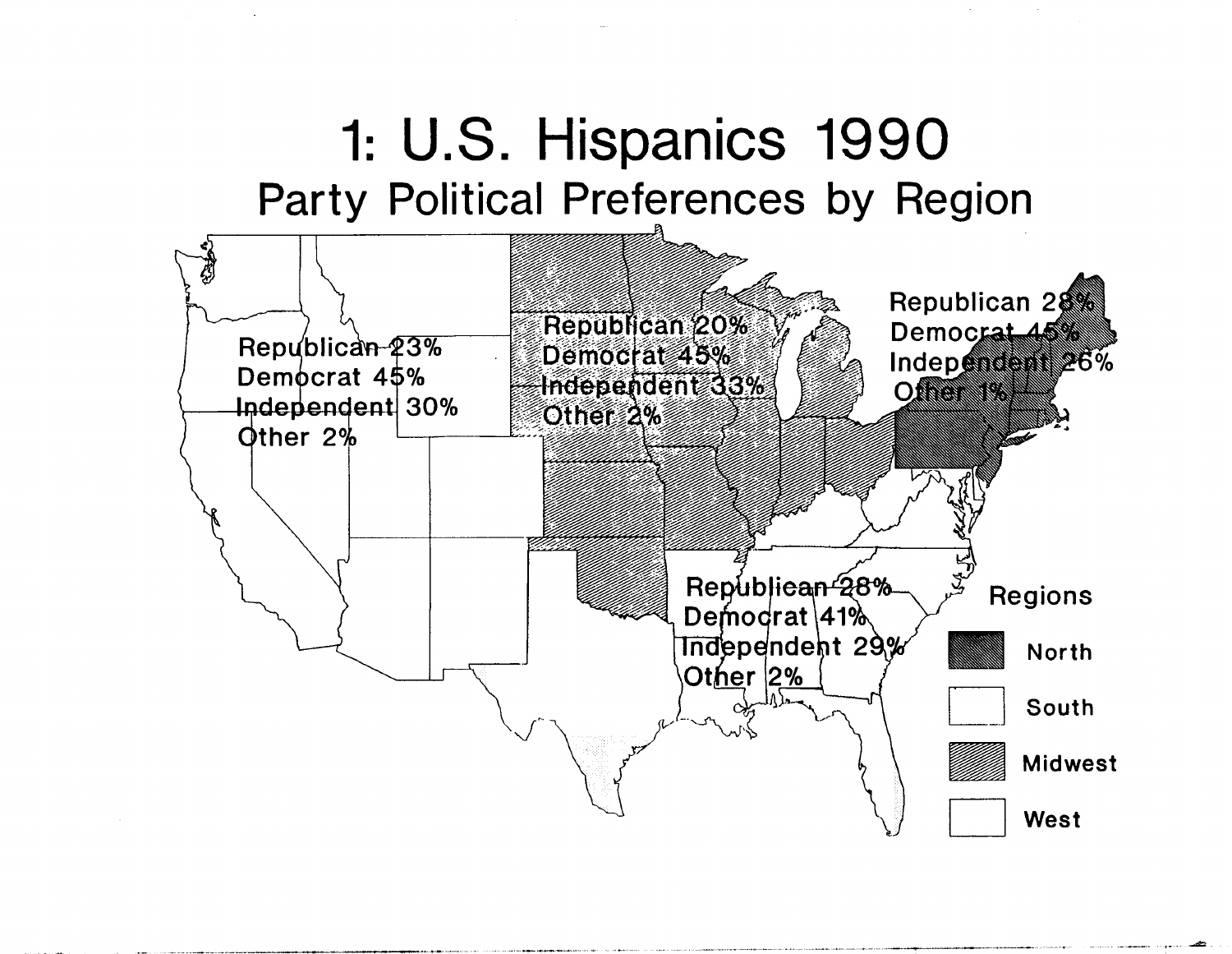## 2: **Party Political Preference**  by State

 $\Delta \sim 10^4$ 

 $\sim 10^{11}$  km  $^{-1}$ 

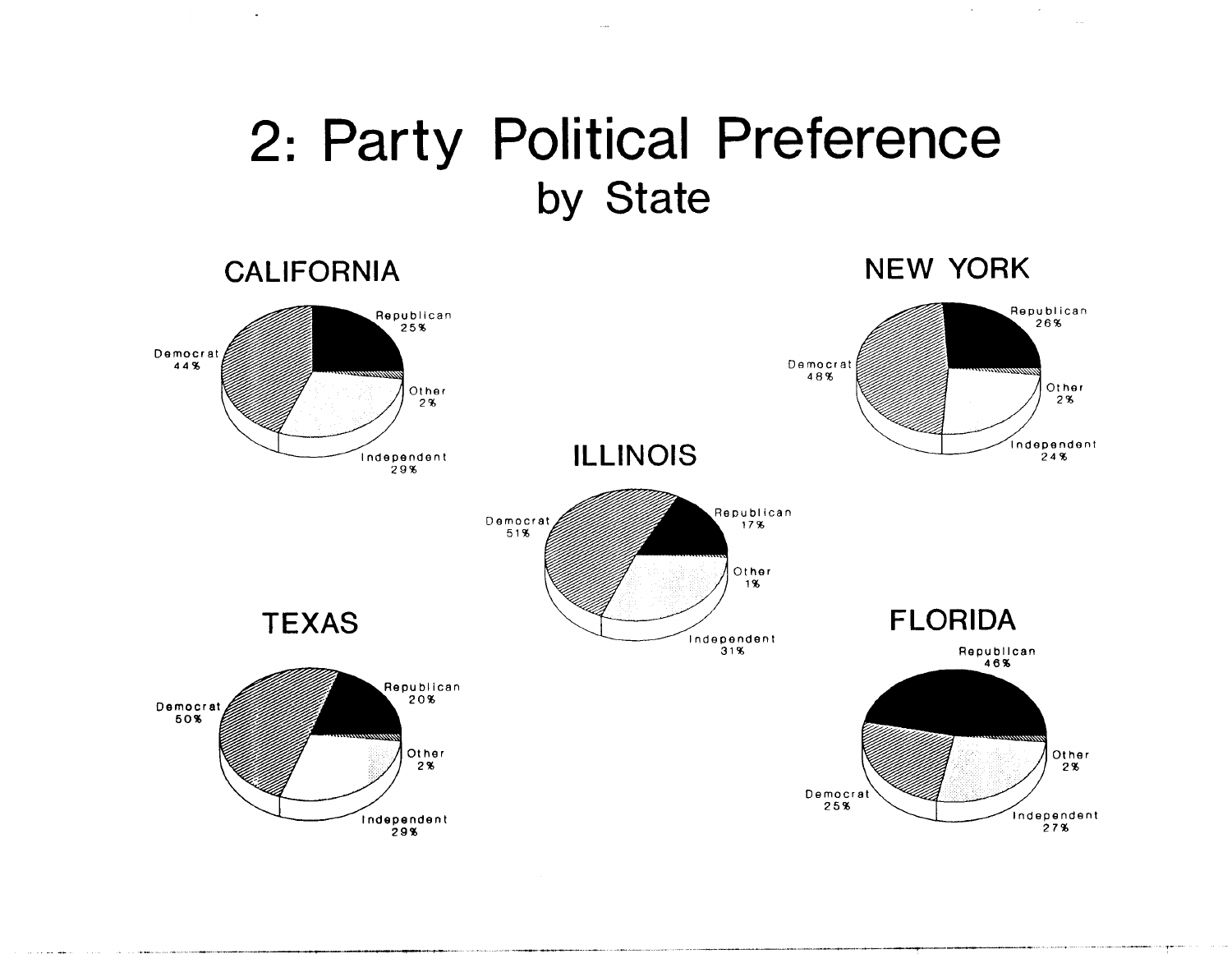# 3: Party Political Preferences by Religious Identification



Roman Catholic

Other Religions



Other Christian



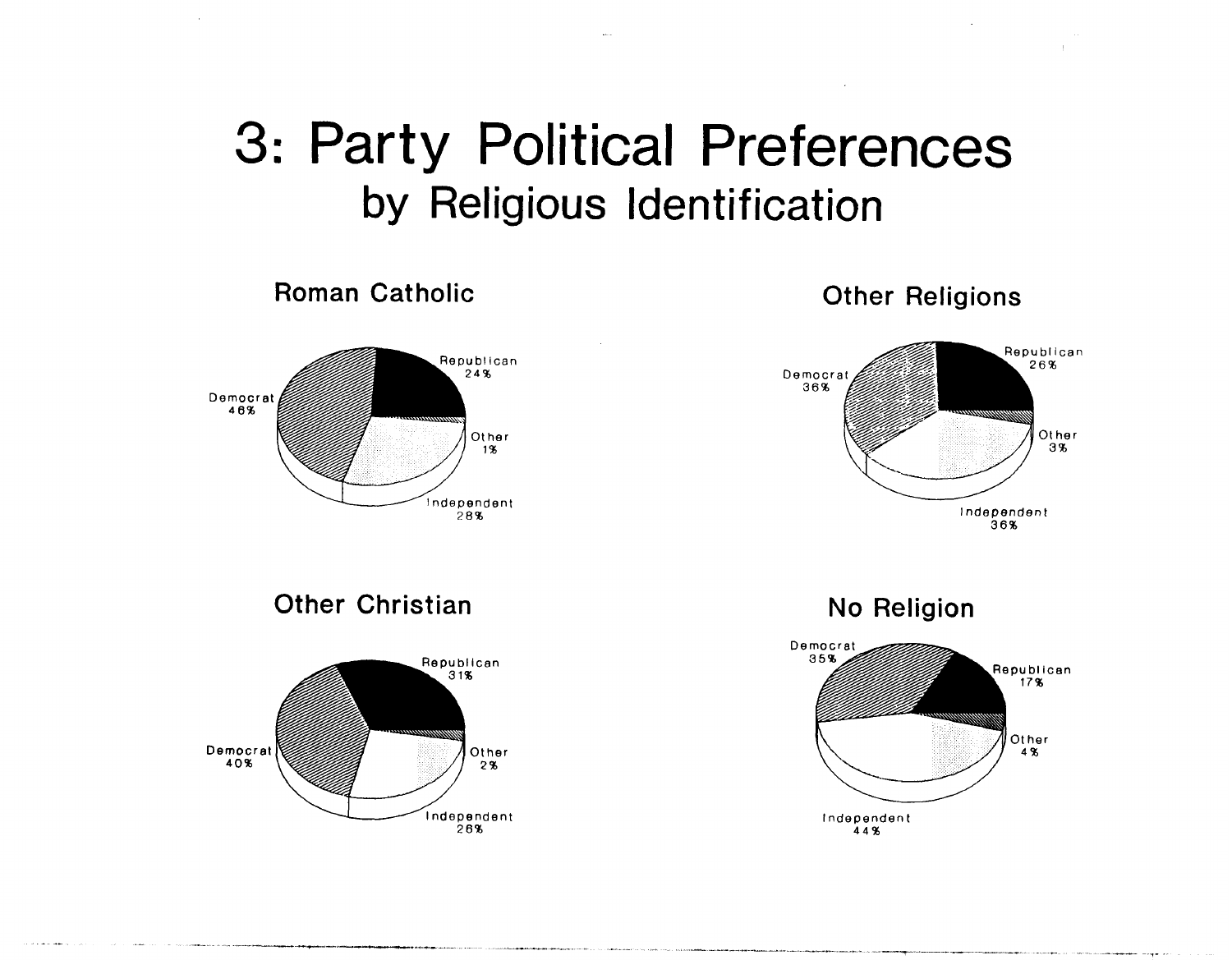## 4: Religious Composition of the Political Parties



Total Republican=23.8% **Total Democrat=40.8% Weighted data**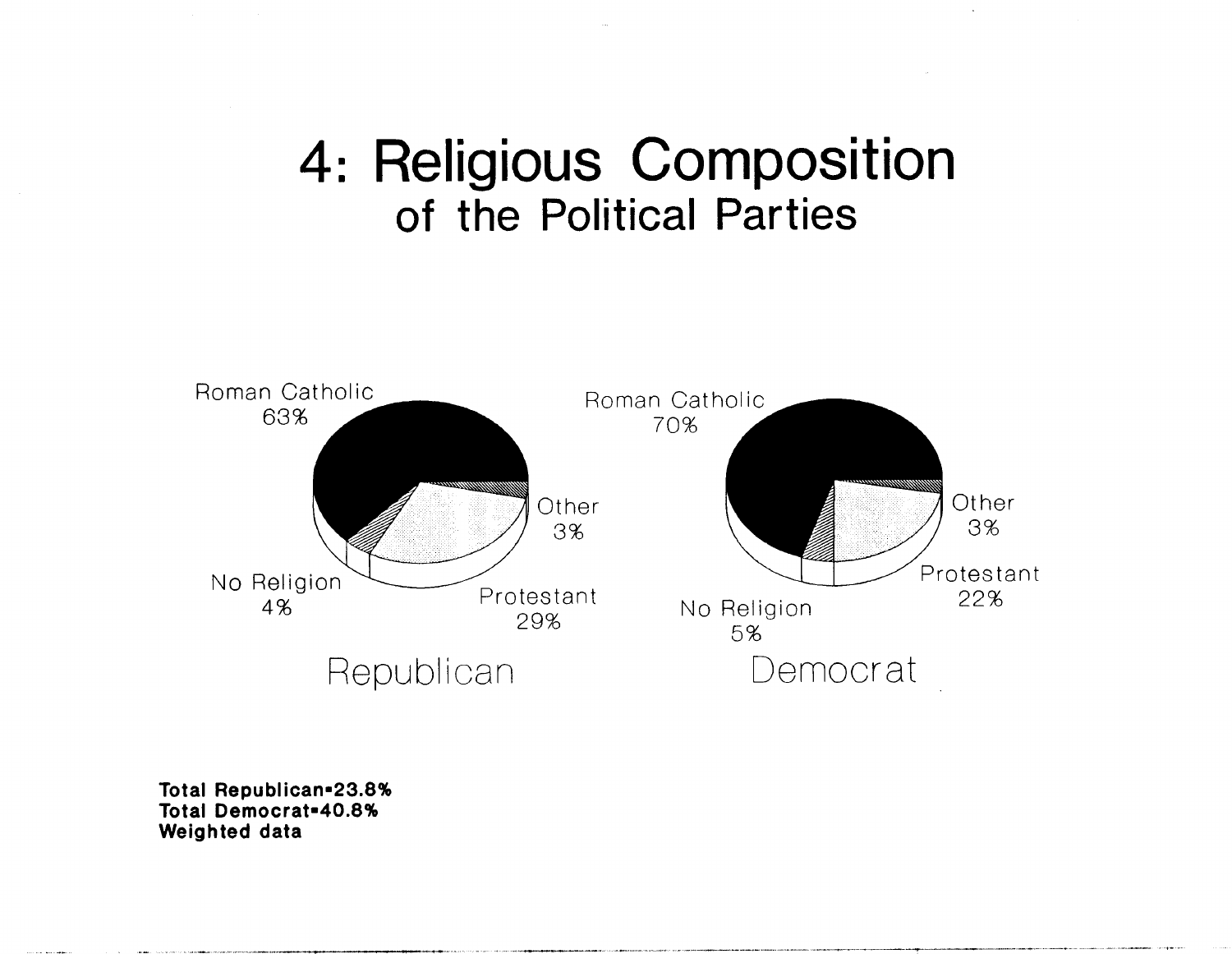## 5: Household Income and Party Political Preference

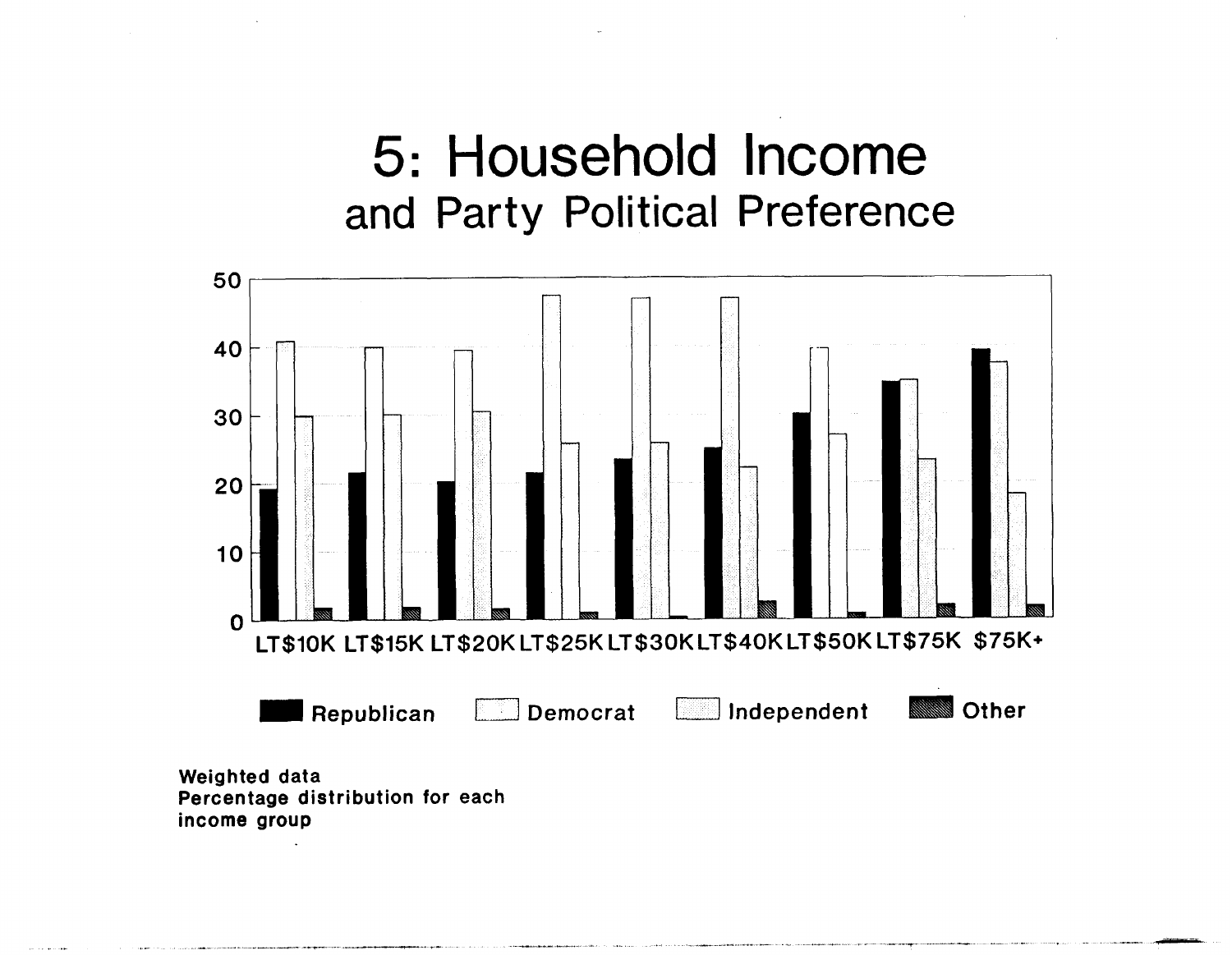## 6: Household Income Distribution within the Political Parties



**Percentage distribution for each party Weighted data**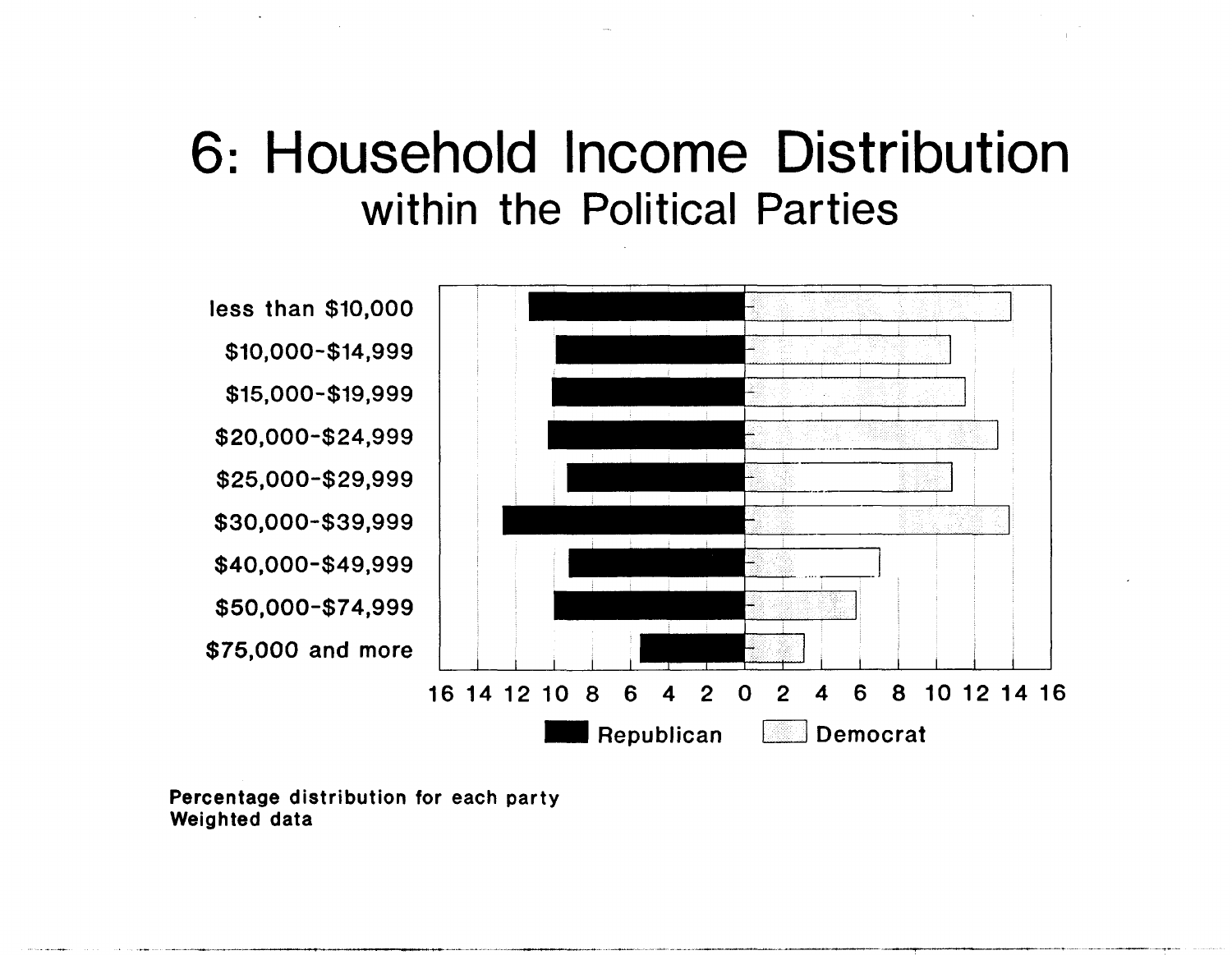## 7: Party Political Preference by Education

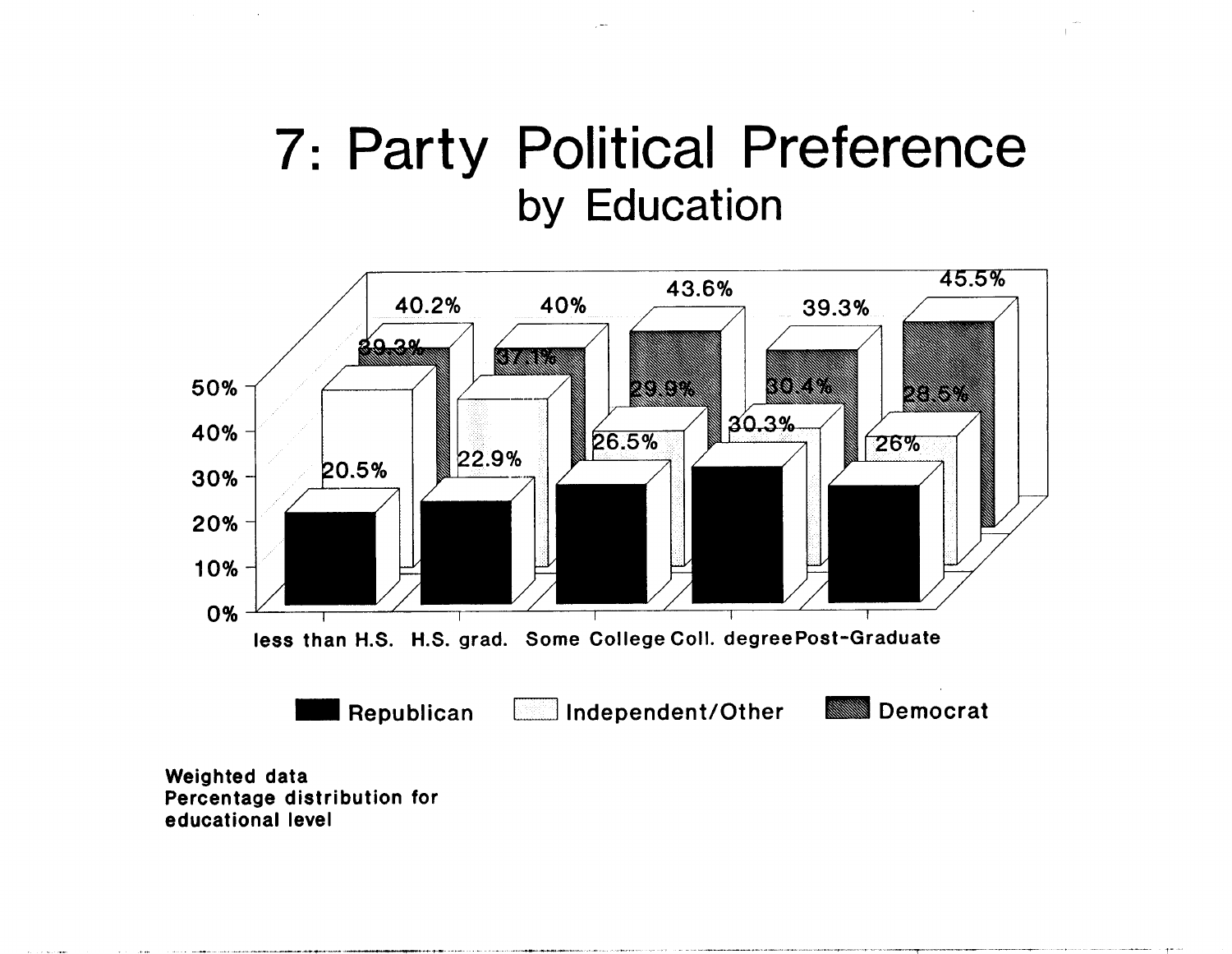## 8: Party Political Preference by Race of U.S. Hispanics 1990



**79.9% Whites 13.5% Blacks Weighted data**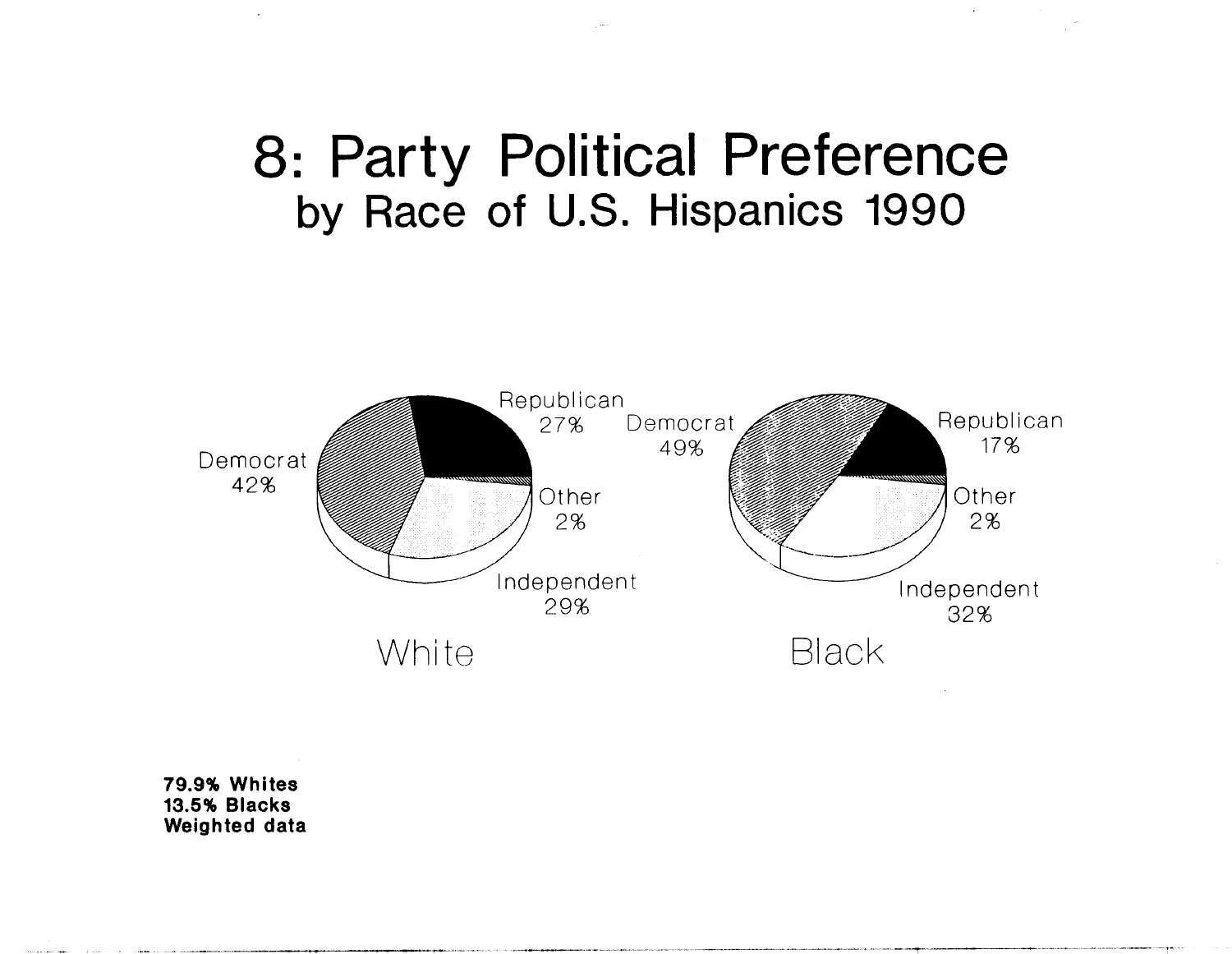## 9: Party Political Preference by Gender



**Weighted data** 

 $\mathcal{A}^{\prime}$